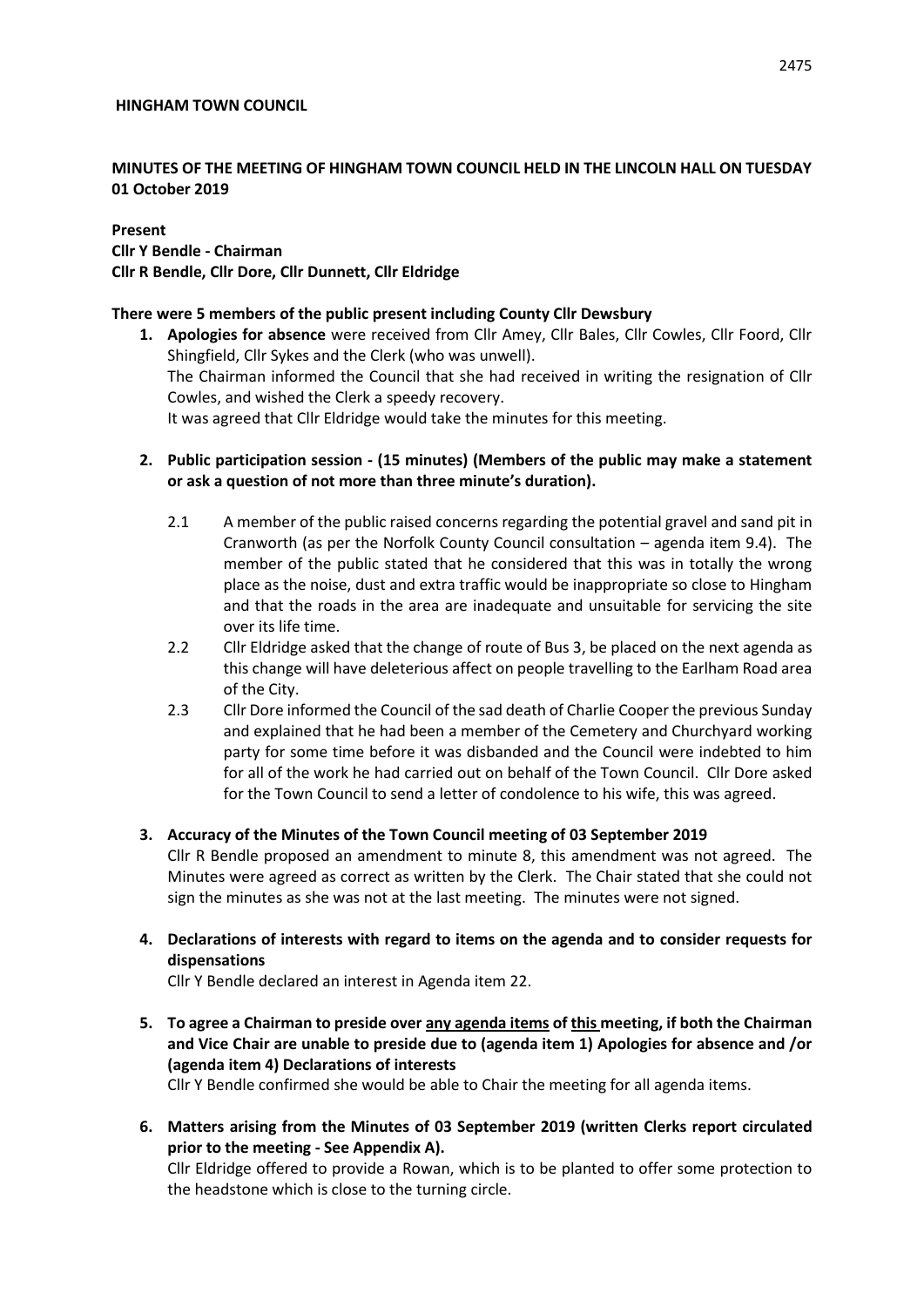**7. Working party reports** – There had been no working party meeting and therefore were no reports**.**

#### **8. Reports from representatives on external bodies**

Cllr Eldridge advised that (in the absence of an appointed Council representative on the Hingham Playing Field Association), he would keep a watching brief but it would be by email.

# **9. General Correspondence (information/circulars etc)**

- **9.1 Norfolk Citizens Advice – request for financial support**
	- Cllr Eldridge suggested that this request be discussed by the Finance Committee and for the Committee to report back to Council in December. This was agreed.
- **9.2 South Norfolk Council – changes to planning consultation** (notification that there would be no pro-forma for the consultee responses). Cllr Dore asked the Chair if she was aware of delays in the next stage of the GNLP consultation. Cllr Y Bendle stated that it had been delayed and there was no date as yet for when it would be published.
- **9.3 South Norfolk Council – Help Hub bulletin**
- **9.4 Norfolk County Council - Norfolk Minerals and Waste Local Plan - Preferred Options Consultation**
- **9.5 Norfolk County Council - New guide to care and support in Norfolk**
- **9.6 NHS – Flu Vaccinations**
- **10. Correspondence (not for public inspection) as addressed directly to Hingham Town Council (from residents etc.)**

# **Hole in Church Car Park - (ref previous email sent to all)**

There was some discussion regarding this issue, and it was noted that, as this is Manorial waste land the Town Council has no responsibility for this area.

#### **11. To discuss and agree any required responses/actions in relation to any item(s) of correspondence**

**11.1 ref item 9.4 Norfolk County Council - Norfolk Minerals and Waste Local Plan - Preferred Options Consultation**

It was proposed and agreed to respond to the consultation to state that the Town Council consider that the land in Cranworth, put forward is not appropriate in location as per the concerns raised by the resident in Public Participation (as below).

- Woodrising Road from the proposed site is unsuitable for HGVs. The Woodrising Road to Frost Row is substandard and would deteriorate quickly with the additional traffic, especially at passing places, many of which are not official passing places and not maintained
- The exit from Woodrising Road to B1108 at Frost Row is dangerous with restricted views of oncoming traffic restricted by a bend on B1108 and the angle of the road exit. The B1108 has a maximum speed limit of 60mph at the junction with Woodrising Road.
- There is no way of restricting HGVs visiting the site from using the rural roads through villages such as Southburgh, Woodrising and Cranworth. HGVs are likely to go through Shipdham, using the exits to A1075 at the Church or going past the school.
- Increased traffic, not only the HGVs distributing the Sand and Gravel but also extra vehicles for the daily workforce, site service vehicles and non-site vehicles collecting sand and gravel.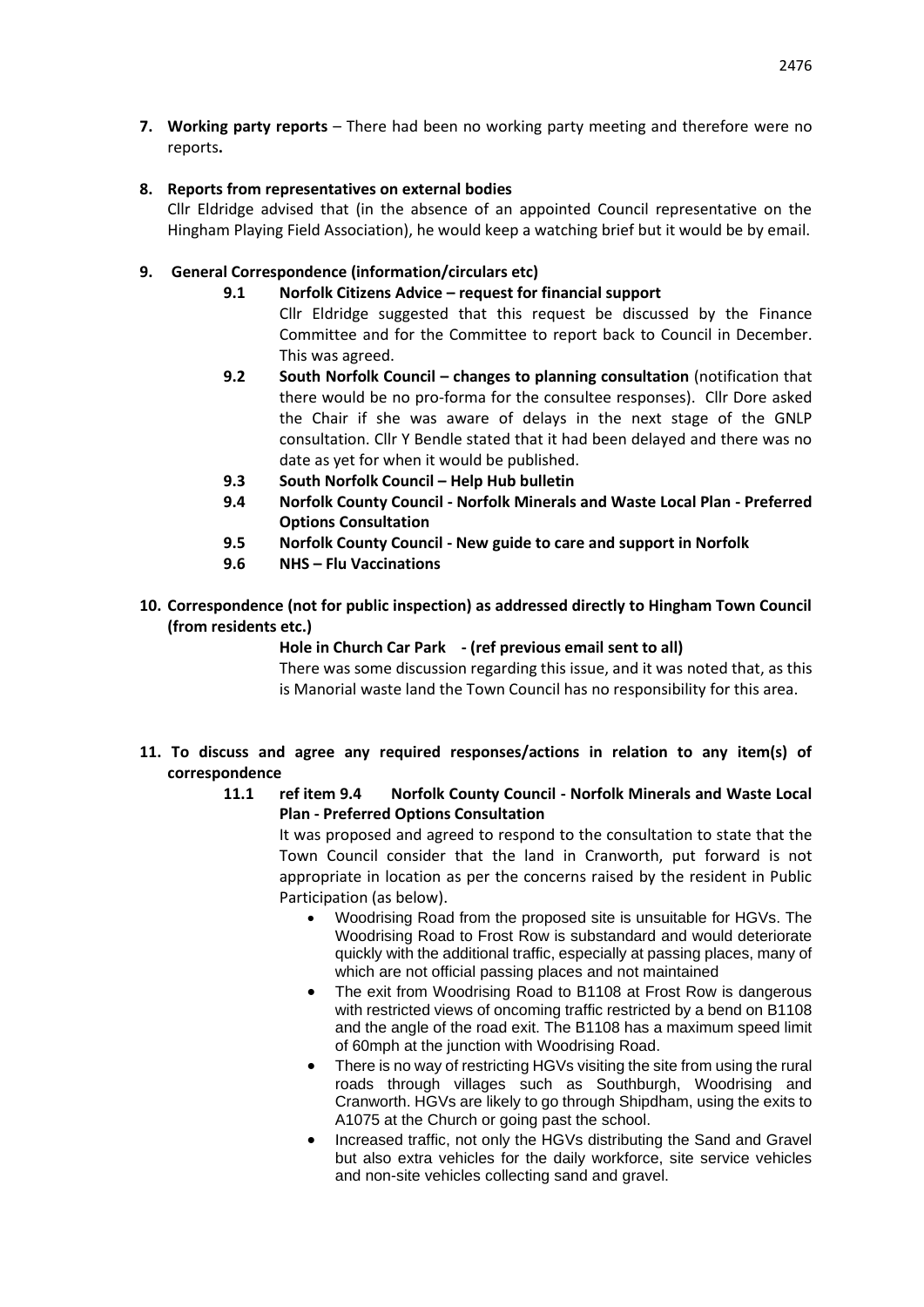- Increased Heavy Goods traffic through Hingham and its surrounding roads.
- Many of the local properties are old and made from Clay Lump and have flint or brick footings rather than foundations. Vibration from heavy traffic and mining machinery may have an adverse effect on these properties
- Once the extraction of minerals is complete there will be additional heavy traffic infilling the site in order to return it to agricultural use. This will also have a significant impact.
- The site is bounded by restricted byway and bridleway which represents only local off-road access to the countryside.
- The area is rich in wildlife and plants which includes Red Kites, Buzzards, Skylarks, Deer, Hares, Bats and Hobbys. This will be adversely affected by the dust and noise from the proposed site.
- This is at one of the higher points in the area with beautiful far reaching views. These views will be ruined by the proposed site.
- The area surrounding the proposed site is a popular local amenity and used by walkers, horse riders, cyclists, runners and dog walkers. People come from many of the surrounding villages and the town of Hingham. The noise, dust and traffic would be detrimental to these activities.
- Mineral extraction at this site would have unacceptable local landscape impacts and screening and bunding could be intrusive in its own right. Whilst it may be possible to mitigate adverse landscape impacts through advance planting and bunding, this is uncertain and there are more acceptable alternative sites for sand and gravel extraction proposed in the Plan.
- The mineral extraction process will use a large amount of water which is likely to be extracted by borehole. This is likely to be detrimental to the many properties in the area rely on bore holes as their only supply of water. This may make water unavailable to some homes.
- Due to the higher elevation of the proposed site, waste water from the extraction process may pollute the lower water sources which will affect homes, wildlife, plants and trees.

#### **12. District Councillor's report**

District Cllr Bendle reported on the changes that were happening with the reshaping of South Norfolk Council now they are collaboratively working with Broadland Council.

#### **13. County Councillor's report**

County Cllr Dewsbury reported that she had been able to provide the Hingham Road Safety group with £800 towards the cost of the "Think" signs for use on the B1108

Cllr Dewsbury also reported that Norse are taking over Highways Maintenance work but the present company would continue to do the resurfacing.

It was also reported that Norfolk County Council are making changes to children's services.

#### **14. Planning Decisions**

14.1 2019/1493 - Engineering Works (Plot 1 Only) Watton Road Hingham NR9 4NN Reserved matters application for appearance, landscaping, layout and scale following Outline permission 2017/2330 for residential development (Plot 1) and discharge of conditions 6 - materials, 7 - boundary treatment, 8 - contaminated land, 9 remediation details and 14 - Fire Hydrants - Approval with Conditions

# **15. Planning Applications (as notified by SNC for consultation)**

**15.1 2019/1802 - Demolition of existing storage building and erection of 3 dwellings and garages Storage Building South Of Watton Road Hingham Norfolk**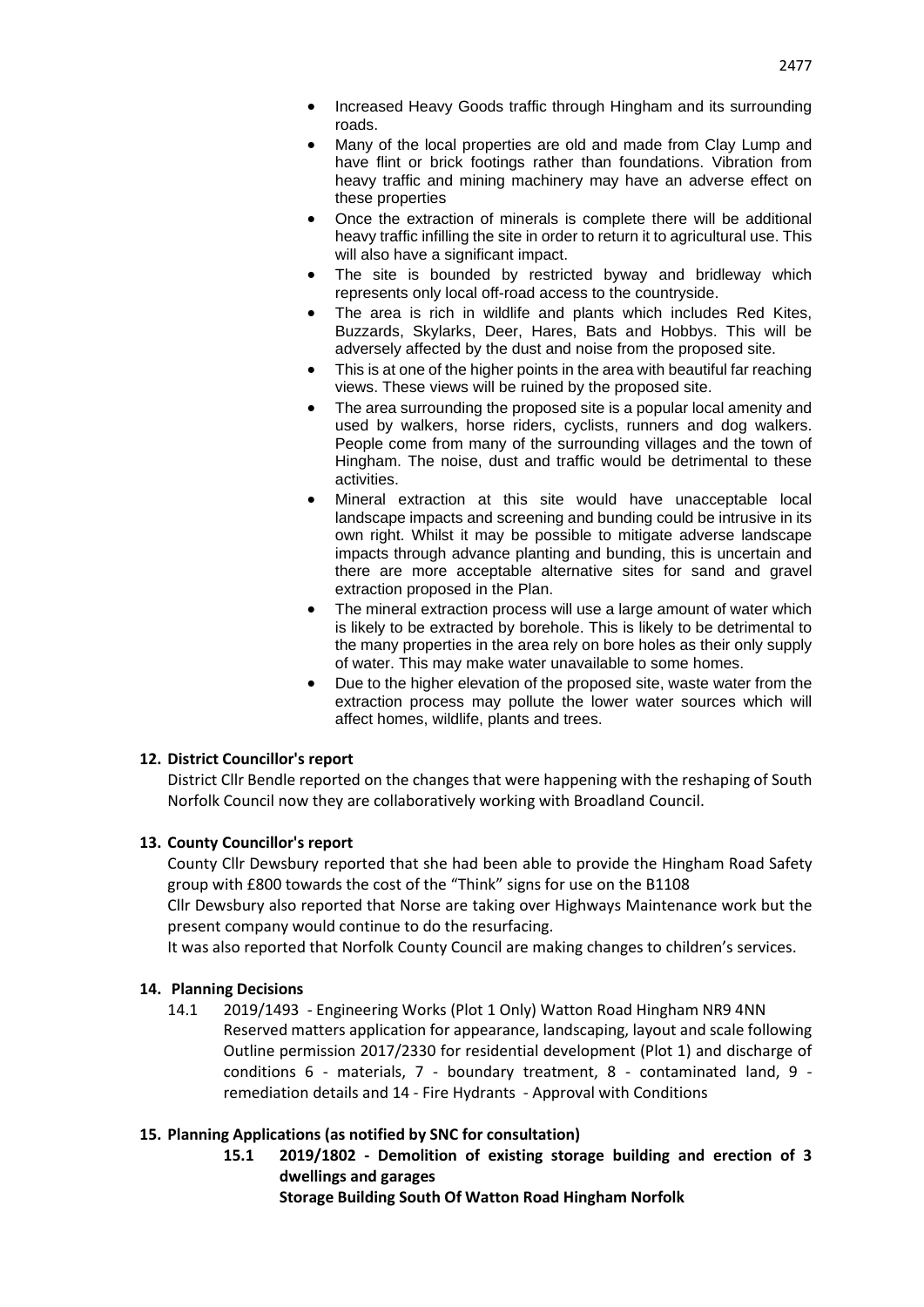**15.2 2019/1881 - Drop kerb to provide vehicle access to property, new parking spaces and turning area to allow clear entry/exit. 25 Norwich Road Hingham NR9 4LS** 

It was proposed and agreed to recommend approval

- **15.3 2019/1946- Drop kerb to provide driveway and turning area. 27 Norwich Road Hingham NR9 4LS**  It was proposed and agreed to recommend approval
- 16. *(other planning applications where the Town Council is not a consultee for information only) 16.1 2019/1840 - oak tree - reduce crown on west side from 10m to 6.5m 10 Chapel Street Hingham NR9 4JH*

# **(ITEMS 17 – 20, FINANCE)**

- **17. Reminder of the date of the next Finance Committee meeting 19 November 2019** Noted.
- **18. To note the receipt of the remittance advice for "payment made to Hingham Town Council by BACS on 25/9/2019 from South Norfolk Council" for the 2019/20 precept (£33,500)** Noted.

# **19. To discuss the payment of the grant to the Fayre on the Fairland Committee**

The Clerk had advised the Council prior to the meeting that the Fayre on the Fairland committee had been unable to set up a bank account, and recommended that the cheque payment of the grant (agreed at the Town Council meeting of 03 September) be written in the organiser's name by way of a contribution to the reimbursement for non-material expenses such as venue hire, insurance and licence fees, as per the invoices provided.

# **20. To approve Accounts for Payment (as below and any additional invoices received)**

The Clerk had sent an update on the Accounts for Payment advising of a typing error on the agenda. The Accounts for Payment were agreed as below and the cheques signed.

|               |       |        | <b>ACCOUNTS FOR PAYMENT 01 October 2019</b> |                            |        |
|---------------|-------|--------|---------------------------------------------|----------------------------|--------|
| cheque number | TOTAL |        | <b>PAYEE</b>                                | <b>DETAILS</b>             | VAT    |
| 103983        | £     | 776.04 | D RAMM                                      | WAGES (4wk £750.96)        |        |
|               |       |        |                                             | cleaning products (20.10)  | 2.68   |
|               |       |        |                                             | binbags (4.98)             | 0.83   |
|               |       |        |                                             |                            |        |
| 103984        | £     | 915.96 | A DOE                                       | WAGES (871.44)             |        |
|               |       |        |                                             | plus toilet paper (15.50)  | 2.58   |
|               |       |        |                                             | urinal blocks (17.50)      | 2.92   |
|               |       |        |                                             | stamps (11.52)             |        |
| 103985        | £     | 638.36 | <b>EON</b>                                  | <b>STREET LIGHT ENERGY</b> | 106.39 |
| 103986        | £     | 24.63  | Cleaning                                    | <b>BIN/TOILET COVER</b>    |        |
| 103987        | £     | 678.88 | <b>HMRC</b>                                 | TAX/NI                     |        |
| 103988        | £     | 240.00 | Couzens UK Ltd                              | LIGHTING MAINTENANCE       | 40.00  |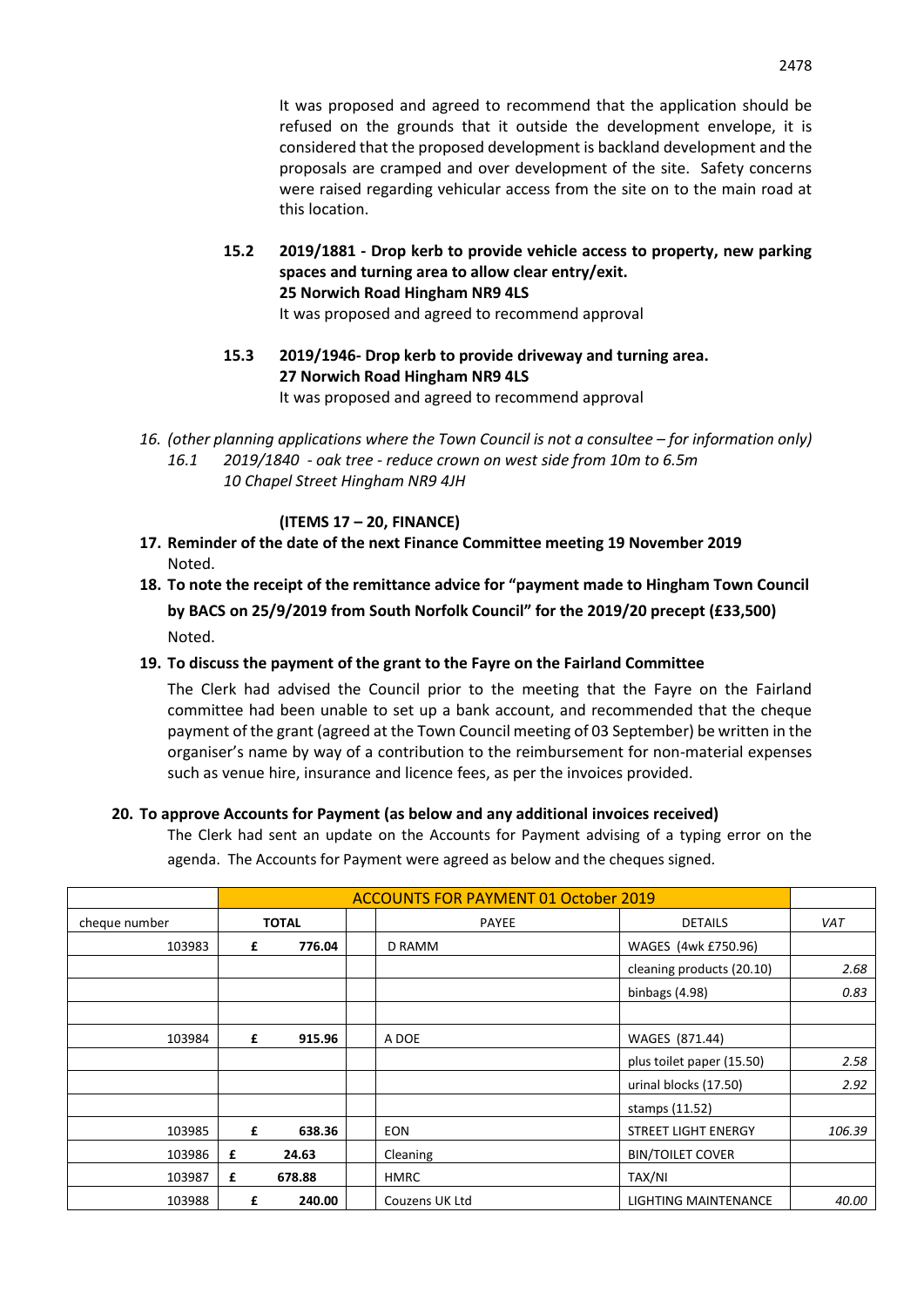| 103989       |   | 360.00<br>£ | PK LITTLEJOHN                | <b>EXTERNAL AUDIT</b>     | 60.00  |
|--------------|---|-------------|------------------------------|---------------------------|--------|
| 103990       |   | 115.31<br>£ | <b>XEROX FINANCE UK LTD</b>  | <b>PRINTER RENTAL</b>     | 18.49  |
| 103991       |   | 176.87<br>£ | ANGLIAN WATER BUSINESS       | TOILETS (QTR)             |        |
| 103992       |   | £<br>13.48  | ANGLIAN WATER BUSINESS       | <b>CEMETERY</b>           |        |
| 103993       | £ | 67.00       | SM PLUMBING AND HEATING      | <b>TOILET PIPE REPAIR</b> |        |
| 103994       | £ | 500.00      | J Mcdonald (Events)          | Fayre on Fairland Grant   |        |
| 103995       | £ | 1,490.00    | Hingham Road Safety Campaign | <b>GRANT</b>              |        |
| 103996       | £ | 40.00       | <b>ROYAL BRITISH LEGION</b>  | WREATH s137               |        |
| <b>TOTAL</b> |   | 6,036.53    |                              | <b>TOTAL VAT</b>          | 233.89 |

#### **21. To agree a new Hingham Town Council representative to stand on the Hingham Playing Field Association committee**

It was agreed to defer this item as there were insufficient members of the Council present and a volunteer had not come forward.

**22. To consider and agree Cllrs to take part in the Norfolk ALC initiative ref: Community, Wellbeing, Environment and Parish & Town Councils**

Cllr Eldridge volunteered to take part with regard to an interest in environmental issues. Cllr Dore volunteered to take part with regard to wellbeing issues.

#### **23. To receive an update from the Road Safety/ Anti Speeding campaign group**

A written report from the road safety campaign was forwarded to Cllrs prior to the meeting. The Road Safety Group advised that they had met with PC Andy Read to discuss the campaign and proposed "protests" against speeding. The Community Speed Watch will be borrowing a mobile SAM sign from the police, during October. The Clerk had advised Cllrs via email that she had thanked PC Read for the recent speed enforcement in Hingham and asked if there was any possibility of some speed awareness /education on the Fairland, as the speeds recorded on the Town Council's SAM2 sign (on the Fairland facing Watton Rd ) showed high percentages over the speed limit, with a couple of instances of 55 mph recorded.

PC Read had responded as follows : "I'd be more than happy to carry out some speed enforcement in the 20mph area. We've received some more force guidance on enforcing in 20mph area"

**24. Reminder of the date of the Open Evening, Tuesday 15 October 2019 and confirm Councillor attendance**

Noted.

**25. To receive the External Auditors Report (2018/19 AGAR Section 3 External Auditor Report)** The External Auditors report was forwarded to all Cllrs prior to the meeting, no points of concern were raised by the Auditors. Thanks were offered to the Clerk for her hard work.

#### **26. To agree the purchase of a new grit bin for Church Street**

The Clerk had recommended the purchase of a heavy duty grit bin (similar to that purchased for Ringers Lane in 2015/16), with the inclusion of a short handled shovel as recommended by the handyman. Approximate cost £150.00 plus VAT. It was agreed to purchase the grit bin as recommended.

**27. To decide whether to continue with the current grass cutting contractor for a further 2 years (from April 2020) or request tenders again for the contract**

It was agreed to continue with the present contractor for a further 2 years.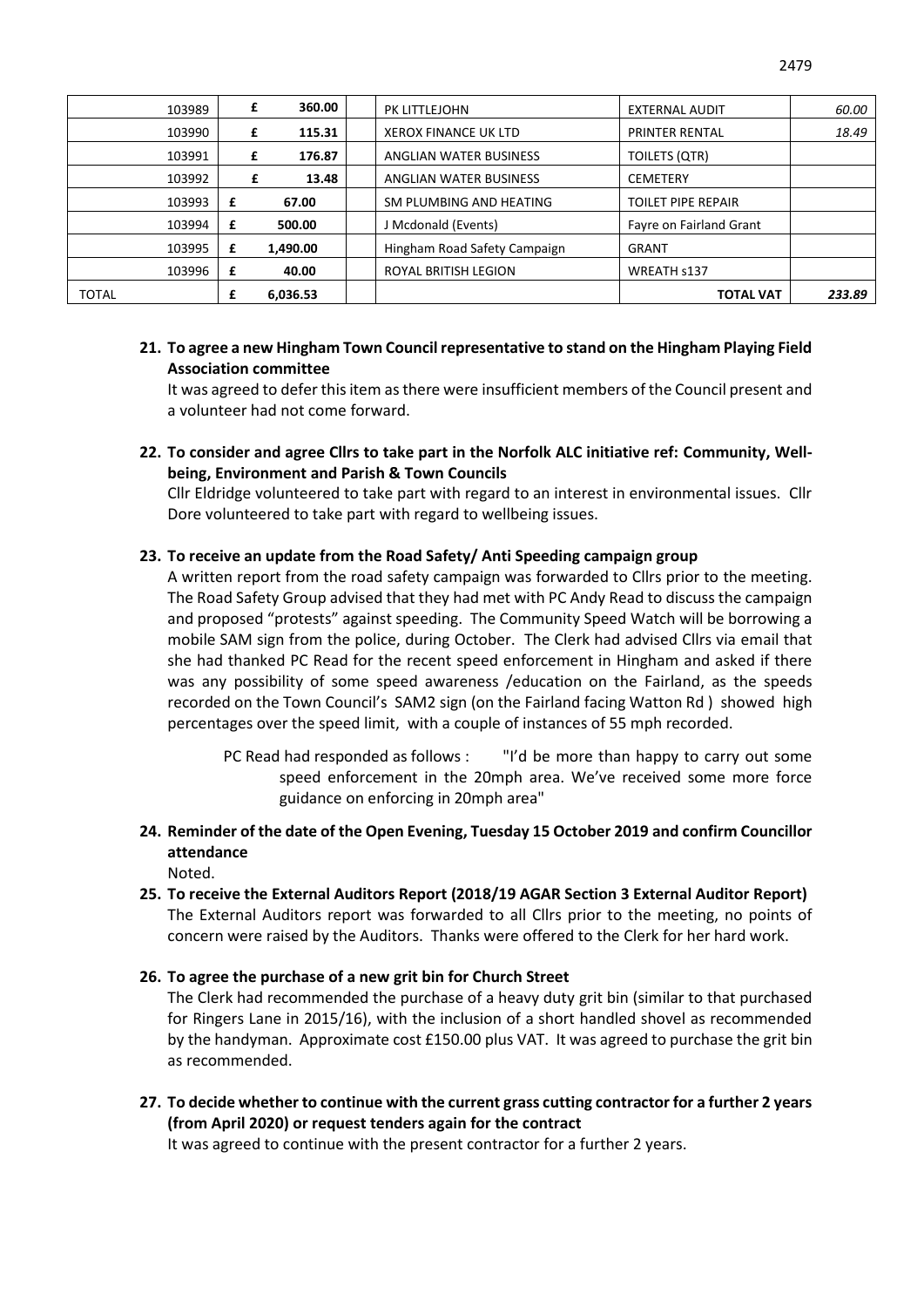#### **28. Proposal to ask the lighting contractor to provide a quotation for re numbering the Town Council footway lighting columns**

It was explained that at present there were many lighting columns without identifying numbers and therefore it was difficult for members of the public to report them accurately. It was also explained that not all of the footway lighting in Hingham is maintainable by the Town Council and this would help to identify those that are. It was agreed to obtain a quotation from the maintenance contractor for the numbering of the Town Council footway lighting.

# **29. To propose items for the next agenda (meeting date 05 November 2019) (as per MIN 2.2 above)**

Cllr Eldridge asked that the change of route of Bus 3 be placed on the next agenda as this change will have deleterious affect on people travelling to the Earlham Road area of the City.

#### **30. 'Exclusion of the Press and Public under the Public Bodies (Admission to Meetings) Act 1960 to discuss the following matters:'**

*The following agenda item contains personal information and is therefore confidential*  It was proposed and agreed to request the public to leave the meeting.

# **31. To receive and discuss the paperwork regarding the insurance claim against the Town Council.**

The Clerk had, prior to the meeting, forwarded correspondence from the court regarding a claim against the Council. The Council had previously instructed the insurance company to deal with this claim on the Council's behalf. The Clerk had forwarded the documents to the insurance company who had confirmed that their solicitor had been instructed, and there was nothing for the Council to do regarding this, at this time.

**The meeting ended at 9.15 pm** 

**Signed ………………………………………………………………… Chairman 05 November 2019**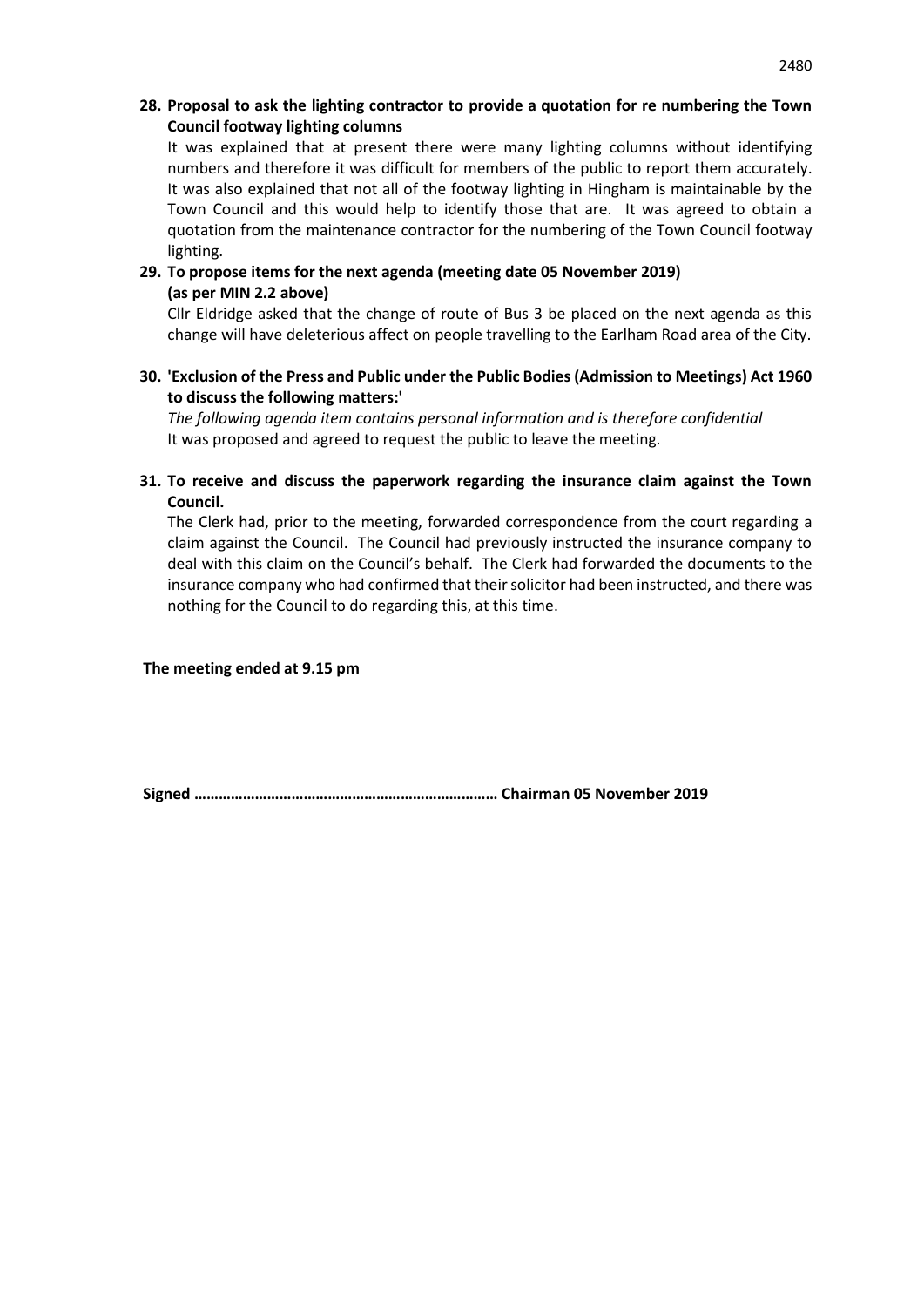2481

# **Clerks Report for 01.10. 2019**

Apologies for the Clerk being behind on actions due to being unwell.

| <b>MIN</b>                                                                                                                                                                                                                                                                                                                                                                                                                                                                                                                                                                                                                                                                                                                                                                                                                                                                                                                                                                                 | Update                                                                                                                                                                                                                                                                                                                                                                                                                                                          |  |  |  |  |  |  |
|--------------------------------------------------------------------------------------------------------------------------------------------------------------------------------------------------------------------------------------------------------------------------------------------------------------------------------------------------------------------------------------------------------------------------------------------------------------------------------------------------------------------------------------------------------------------------------------------------------------------------------------------------------------------------------------------------------------------------------------------------------------------------------------------------------------------------------------------------------------------------------------------------------------------------------------------------------------------------------------------|-----------------------------------------------------------------------------------------------------------------------------------------------------------------------------------------------------------------------------------------------------------------------------------------------------------------------------------------------------------------------------------------------------------------------------------------------------------------|--|--|--|--|--|--|
|                                                                                                                                                                                                                                                                                                                                                                                                                                                                                                                                                                                                                                                                                                                                                                                                                                                                                                                                                                                            | Matters Arising From the minutes of the meeting on 03.09.19                                                                                                                                                                                                                                                                                                                                                                                                     |  |  |  |  |  |  |
| 24                                                                                                                                                                                                                                                                                                                                                                                                                                                                                                                                                                                                                                                                                                                                                                                                                                                                                                                                                                                         | Church Clock - advice /quotations will be sought when the Clerk is fit enough to access the clock room.                                                                                                                                                                                                                                                                                                                                                         |  |  |  |  |  |  |
| 25                                                                                                                                                                                                                                                                                                                                                                                                                                                                                                                                                                                                                                                                                                                                                                                                                                                                                                                                                                                         | Market Place Payphone – complaint letters to BT, SNC and OFCOM have been drafted – and will be sent when<br>the Clerk is happy with the content.                                                                                                                                                                                                                                                                                                                |  |  |  |  |  |  |
| 27                                                                                                                                                                                                                                                                                                                                                                                                                                                                                                                                                                                                                                                                                                                                                                                                                                                                                                                                                                                         | Parish Partnership bid - the bid will be written to be agreed by the Council in time for its submission to NCC                                                                                                                                                                                                                                                                                                                                                  |  |  |  |  |  |  |
| 35                                                                                                                                                                                                                                                                                                                                                                                                                                                                                                                                                                                                                                                                                                                                                                                                                                                                                                                                                                                         | Talley Alley light - A meeting with the lighting contractor to discuss possible solutions will be arranged,<br>(pending decision on proposal for the contractor to price re numbering the footway lighting columns)                                                                                                                                                                                                                                             |  |  |  |  |  |  |
|                                                                                                                                                                                                                                                                                                                                                                                                                                                                                                                                                                                                                                                                                                                                                                                                                                                                                                                                                                                            | <b>Other Updates</b>                                                                                                                                                                                                                                                                                                                                                                                                                                            |  |  |  |  |  |  |
|                                                                                                                                                                                                                                                                                                                                                                                                                                                                                                                                                                                                                                                                                                                                                                                                                                                                                                                                                                                            | Staff/Cllr communication/relationship protocol to be drafted                                                                                                                                                                                                                                                                                                                                                                                                    |  |  |  |  |  |  |
|                                                                                                                                                                                                                                                                                                                                                                                                                                                                                                                                                                                                                                                                                                                                                                                                                                                                                                                                                                                            | Skate Park surface repairs - the Clerk has spoken with a ground maintenance officer from a local company who has<br>advised that the surface joins could be "banded". Enquiries to be made with contractors as to feasibility and cost of<br>this suggestion                                                                                                                                                                                                    |  |  |  |  |  |  |
|                                                                                                                                                                                                                                                                                                                                                                                                                                                                                                                                                                                                                                                                                                                                                                                                                                                                                                                                                                                            | Risk Assessment - improvements to and new draft to be finalised                                                                                                                                                                                                                                                                                                                                                                                                 |  |  |  |  |  |  |
|                                                                                                                                                                                                                                                                                                                                                                                                                                                                                                                                                                                                                                                                                                                                                                                                                                                                                                                                                                                            | Communications Policy to be finalised                                                                                                                                                                                                                                                                                                                                                                                                                           |  |  |  |  |  |  |
|                                                                                                                                                                                                                                                                                                                                                                                                                                                                                                                                                                                                                                                                                                                                                                                                                                                                                                                                                                                            | Parking on the Fairland grass - letter to be sent to Fairland garage letter drafted - pending edit - - Cllr Eldridge and the<br>Clerk have assessed the amount of hedge plants required and estimate approximately 100 plants would be needed to<br>cover enough length at double depth planting. Plants have been ordered by Cllr Dore (tree warden) via SNC.                                                                                                  |  |  |  |  |  |  |
|                                                                                                                                                                                                                                                                                                                                                                                                                                                                                                                                                                                                                                                                                                                                                                                                                                                                                                                                                                                            | The Bowls club have placed a notice on the recycling area - instructing use of the grass as car parking<br>Slimming world customers are also parking on the grass                                                                                                                                                                                                                                                                                               |  |  |  |  |  |  |
| Extension of Cemetery Driveway and turning circle - The Clerk has spent some time in the cemetery looking at the<br>area that would be required to extend the driveway $-$ the area is very extensive $-$ and the clerk is concerned about<br>the application of such a large area of tarmac - (environmental and cost)<br>There may be other more appropriate solutions - including a shorter tarmac extension followed by "matting" under<br>the grass surface (and possibly a tarmac path for better pedestrian/disability access), and leaving the existing grass as a<br>driveway over the old cemetery area - advice is needed from a funeral director with regard to vehicles used. The use<br>of the driveway (as in frequency) for funerals is minimal - therefore the grass should not become too worn from being<br>driven on - this requires a lot of further thought to ensure the Council have a cost effective but long term solution for<br>the future use of the cemetery |                                                                                                                                                                                                                                                                                                                                                                                                                                                                 |  |  |  |  |  |  |
|                                                                                                                                                                                                                                                                                                                                                                                                                                                                                                                                                                                                                                                                                                                                                                                                                                                                                                                                                                                            | Need for a bollard to protect a headstone - a shrub will be planted after the grass cutting have finished for the season<br>Permission for work in the Churchyard - Church permission has now been obtained for work to the wall - the Clerk to<br>has met with the builder who will "fit in" the wall by the church parking area when possible - it is lively to be done in<br>stages - the first being making the wall safer by removing the unstable bricks. |  |  |  |  |  |  |
|                                                                                                                                                                                                                                                                                                                                                                                                                                                                                                                                                                                                                                                                                                                                                                                                                                                                                                                                                                                            | Cemetery fees discretion policy<br>Fee discretionary policy to be finalised and bought back to a future Town Council meeting.                                                                                                                                                                                                                                                                                                                                   |  |  |  |  |  |  |